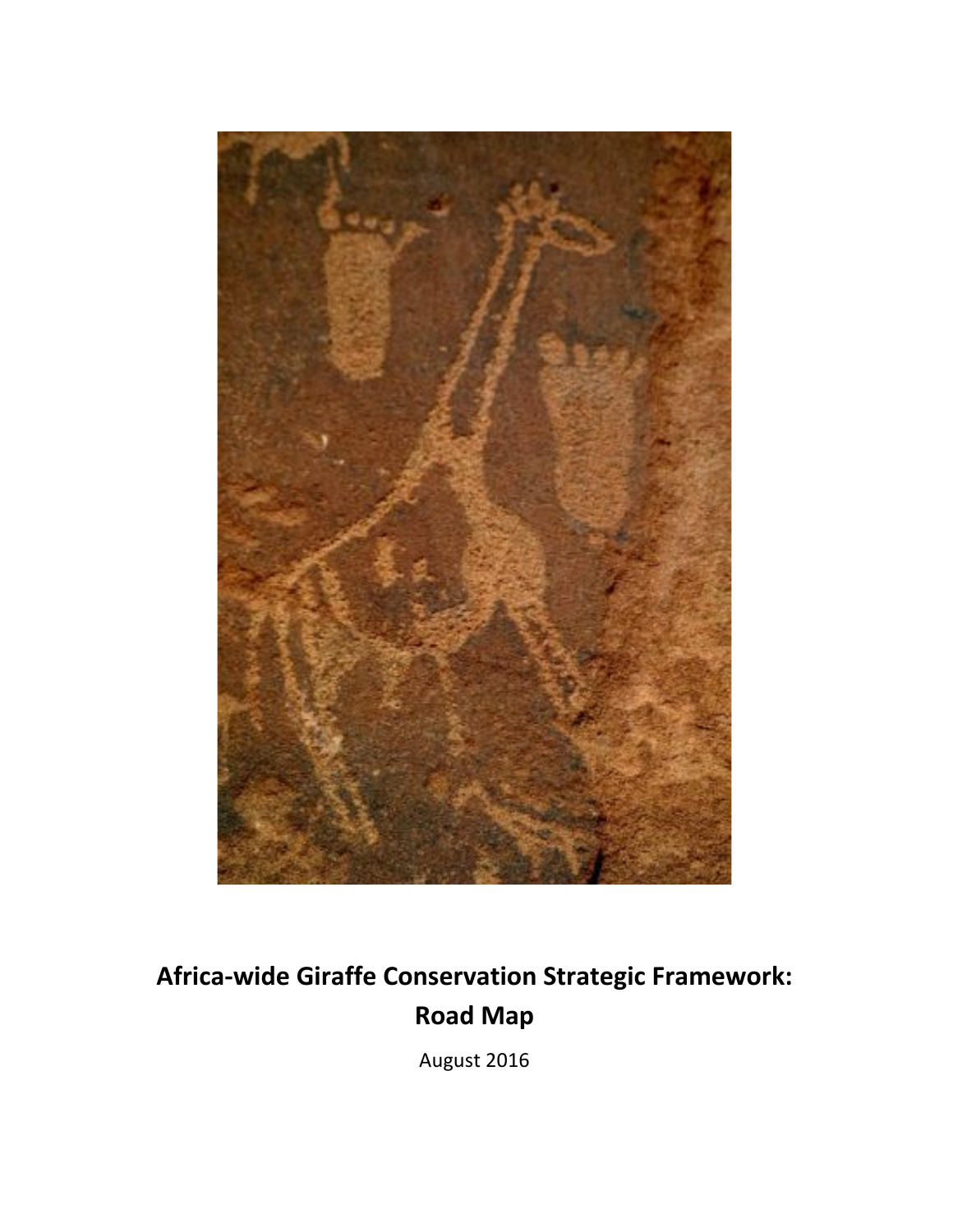# **Background**

The first three conferences dedicated to the 'wild' giraffe, *Giraffe Indaba I, II* and *III*, were co-hosted by Giraffe Conservation Foundation (GCF) and the IUCN Giraffe & Okapi Specialist Group (GOSG) in Namibia (2011), Kenya (2013), and South Africa (2015), respectively. The concept of developing an Africa-wide Giraffe Conservation Strategic Framework evolved out of the discussions at *Giraffe Indaba I*, and subsequent discussions with giraffe conservation partners across the globe.

This Strategic Framework was developed as a 'road map' to guide giraffe conservation activities across Africa, and where appropriate, to inform the creation of new country or (sub)species plans and/or an Africa-wide Giraffe Conservation Strategy. This Strategic Framework summarises shared experience and collective thoughts, the perceived gaps in current giraffe conservation and management, both geographically and in terms of current knowledge in giraffe status, distribution, taxonomy, ecology and other aspects of giraffe science and management. Lastly, this Strategic Framework outlines conservation priority areas and suggested activities to address these. These suggested activities could be used as a guiding 'Road Map' for giraffe conservation by the IUCN SSC GOSG, GCF, conservation partners, zoo community, private sector and most importantly, the governments and people of Africa, who live with and collectively manage giraffe in the wild.

# **Vision**

A Strategic Framework for giraffe conservation and management in Africa guiding (sub)species and national strategies or action plans, and their subsequent implementation.

# **Current Status of Giraffe – an Overview**

## *Taxonomic Status*

A number of taxonomic classifications for giraffe have been proposed over the last half a century (Ciofolo & Pendu 2014, Groves & Grubb 2011, Grubb 2005, East 1999, Kingdon 1997, Dagg & Foster 1982, Ansell 1972). However, there remains uncertainty surrounding the geographic and taxonomic limits of the (sub)species described. Furthermore, recent genetic research suggests that several (sub)species may even represent distinct species (Brown et al. 2007; Hassanin et al. 2007). Most recently, comprehensive DNA sampling from all major populations has been undertaken across the current giraffe range and analysis reveals that there are four distinct species of giraffe and five subspecies (Fennessy et al. 2016). It was additionally observed that, Thornicroft's giraffe is genetically indistinguishable from Masai giraffe, Rothschild's giraffe is genetically identical to Nubian giraffe, and Angolan giraffe are similar to South African giraffe (Fennessy et al. 2016; Bock et al. 2014; Fennessy et al. 2013).

- Masai giraffe Giraffa tippelskirchi (includes former Thornicroft's giraffe).
- northern giraffe *Giraffa camelopardalis* with subspecies Kordofan giraffe *G. c. antiquorum*; Nubian giraffe *G. c. camelopardalis* (includes former Rothschild's giraffe); and West African giraffe *G. c. peralta.*
- reticulated giraffe *Giraffa reticulata*.
- southern giraffe *Giraffa giraffa* with subspecies Angolan giraffe *G. g. angolensis;* and South African giraffe *G. g. giraffe*.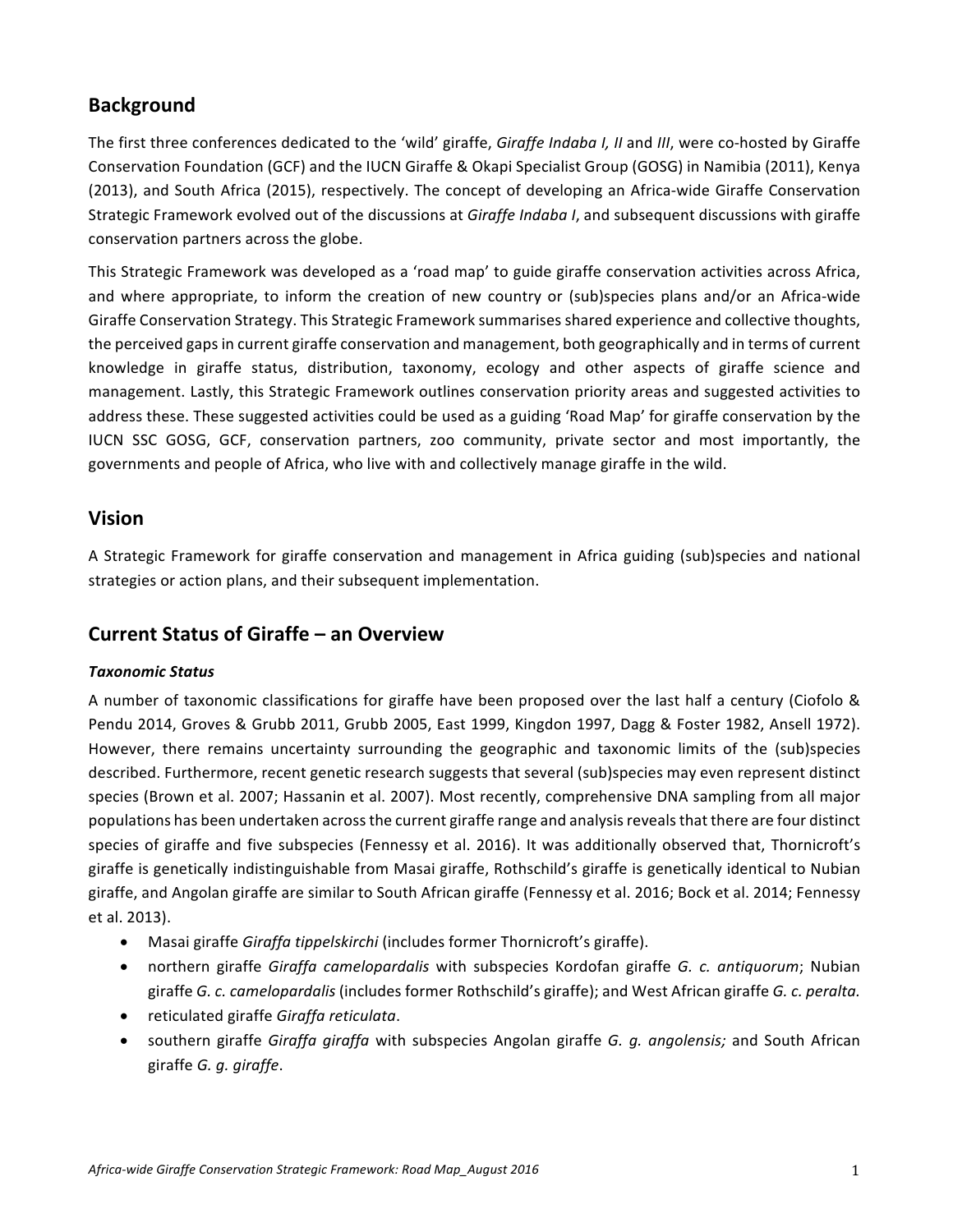#### *Conservation Status*

Currently listed as Least Concern on the IUCN Red List, giraffe (*Giraffa* spp.) were reportedly widespread across Africa, with a population estimate of more than one million individuals a century ago. In the mid 1980s, giraffe numbers were estimated at approximately 153,000 individuals (East 1999; Fennessy & Brown 2010; GCF 2016). Current estimates on giraffe in the wild indicate ~100,000 individuals, and importantly the IUCN SSC GOSG is currently finalising the first-ever detailed conservation assessment of giraffe numbers, range and threats scheduled to be released in late 2016. Based on the overall decline of giraffe in the last three decades, especially of some (sub)species, it is likely the taxon will warrant listing in a higher category of threat on the IUCN Red List than its current status. Future assessments of the (sub)species will be undertaken in time and the majority will also likely warrant listing in a high category of threat on the IUCN Red List.

Although a few (sub)species and populations remain stable or are increasing, in particular southern giraffe with both subspecies Angolan and South African giraffe, others are clearly in a more precarious situation. The population in Niger was estimated at 49 individuals in the mid-1990s (Ciofolo et al. 2000), and has since increased to more than 400 individuals in 2015 (Niger Ministry of Environment pers. comm.). In 1998, East (1999) estimated that a little more than 500 Nubian (including Rothschild's) giraffe remained, with the populations in (South) Sudan unknown. In the early 1970s, the population in the Murchison Falls Conservation Area (MFCA), consisting of Murchison Falls National Park (MFNP) and the adjacent wildlife reserves of Bugungu and Karuma, in the north-western parts of Uganda, was estimated at 150-200 individuals (Rwetsiba 2006; NEMA 2009; Rwetsiba et al. 2012). Several aerial sample counts of wildlife in the MFCA were conducted in the 1990s and the population had decreased to an estimated 78 giraffe in 1991 (Olivier 1991). The current Nubian giraffe population in MFNP has and continues to increase since civil unrest in this part of Uganda ceased, and MFNP is now home to the largest (and growing) remaining natural population, estimated at over 1,250 individuals (M. Brown unpublished data). Unfortunately, the Kordofan, Masai and reticulated giraffe numbers are not as promising with large declines recorded over the last three decades, and their conservation status requires urgent updating. Ongoing efforts to better estimate the continent's giraffe populations will allow a more accurate assessment of all (sub)species' conservation status, which are currently limited by lack of resources and capacity, as well as a general lack of understanding of the plight of giraffe.

## *IUCN Red List - Species*

- 2016 *TBA (late 2016 – likely higher threatened category)*
- 2010 Least Concern
- 1996 Lower Risk/conservation dependent

*IUCN Red List – (sub)species (others not assessed)*

- 2016/17 *TBA (likely many (sub)species in higher threatened categories)*
- 2010  $-$  Endangered (*G. c. rothschildi*)<sup>1</sup>
- 2008 Endangered (*G. c. peralta*)

## *CITES*

Not listed

Source: Fennessy & Brown 2008; Fennessy & Brenneman 2010

<sup>&</sup>lt;sup>1</sup> subsumed in *G. c. camelopardalis* 

Africa-wide Giraffe Conservation Strategic Framework: Road Map\_August 2016 **2016** 2016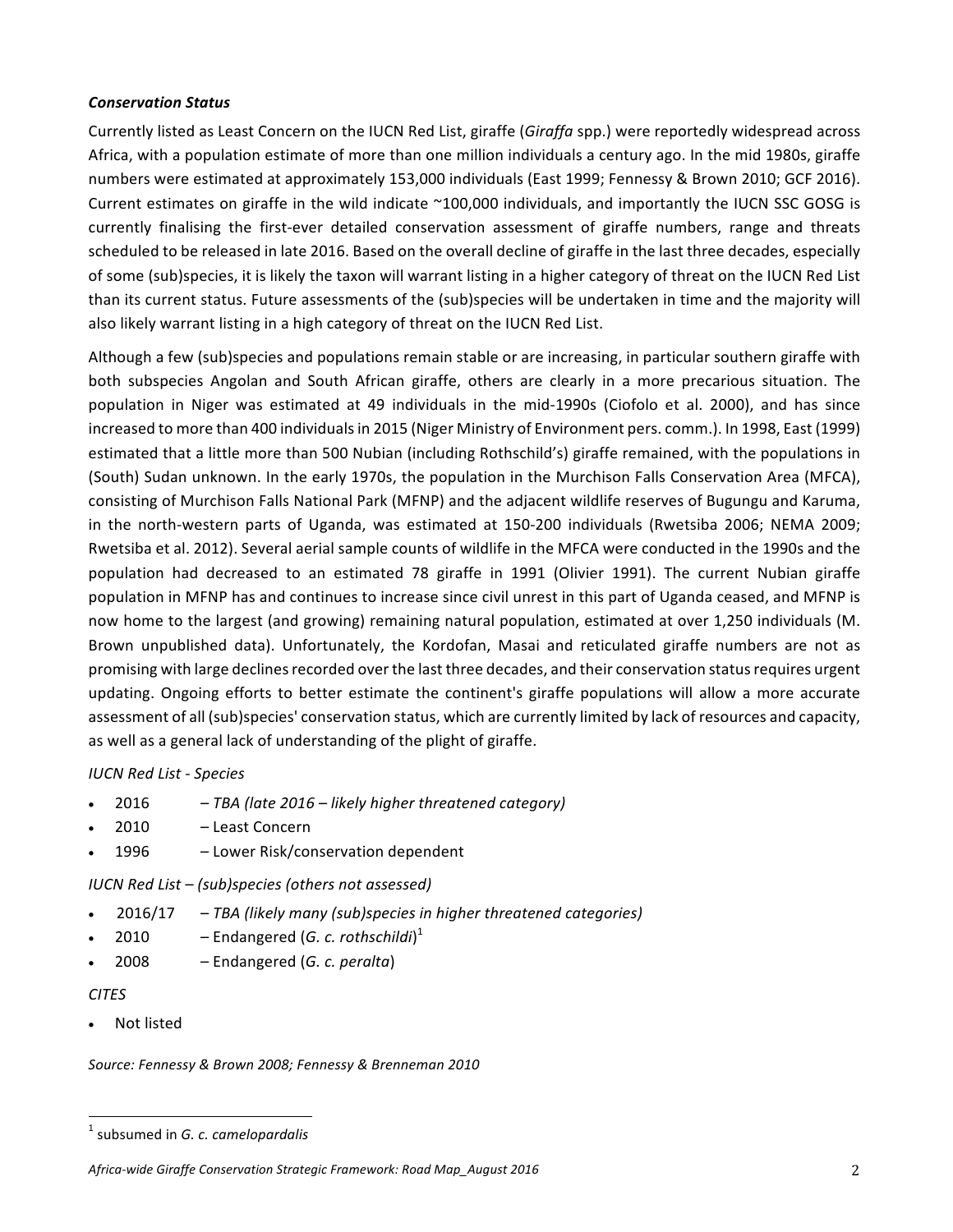#### *Current Range*

Giraffe formerly occurred widely in arid and dry-savanna zones of sub-Saharan Africa wherever there were trees. Today, the geographic extent of giraffe has contracted markedly with the expansion of human populations and the conversion of land use.

The West African giraffe formerly ranged from Senegal to Lake Chad, but the only surviving population within this entire area now lives in a small part of south-western Niger. Throughout Central Africa, Kordofan giraffe remain patchily distributed with an estimated 2,000 individuals spread across northern Cameroon, southern Chad, Central African Republic, north-eastern Democratic Republic of Congo and south-western South Sudan. In East and North-East Africa, reticulated giraffe still occur in relatively large but significantly decimated numbers throughout northern Kenya, and in low numbers in southern and south-western Ethiopia, and there are no clear estimates for south-eastern Somalia. Nubian giraffe occur in western Ethiopia and south-eastern South Sudan, whilst northern Uganda is the major stronghold (formerly Rothschild's giraffe), and smaller introduced, reintroductions and augmented populations scattered across national parks and conservancies in Kenya and Uganda. Masai giraffe remain relatively widely distributed throughout southern Kenya and Tanzania, and smaller but stable numbers in eastern Zambia (formerly Thornicroft's giraffe), however, their numbers have halved in recent decades. A small introduced population occurs in Rwanda.

Throughout southern Africa, giraffe are relatively plentiful and currently account for greater than 50% of the total wild population of giraffe in Africa. One driving force behind this has been their re-introduction to many parts of the species former range from which they were eliminated or introduced to areas outside of their assumed natural range for conservation, tourism or business purposes. Angolan and South African giraffe are currently 'common' both inside and outside of protected areas in Namibia, Botswana, Zimbabwe and South Africa. In Angola, Angolan giraffe were locally extinct but have been re-introduced from Namibia while other natural and extra-limital introductions of South African giraffe have also occurred. Small South African giraffe populations naturally occur in south-western Zambia whilst introductions have occurred onto public and private land throughout southern and central Zambia, as well as Botswana, Senegal, South Africa, Swaziland and Zimbabwe. In Mozambique, a few South African giraffe still occur in areas bordering Kruger National Park and (re-)introductions have been undertaken into a small number parks and reserves.

#### *Native Range*

• Angola, Botswana, Cameroon, Central African Republic, Chad, Democratic Republic of the Congo, Ethiopia, Kenya, Mozambique, Namibia, Niger, Somalia, South Africa, South Sudan, Tanzania, Uganda, Zambia and Zimbabwe.

#### *Extra-limital introduction*

• Angola, Botswana, Kenya, Rwanda, Senegal, South Africa, Swaziland, Zambia and Zimbabwe.

#### *Regionally Extinct*

• Burkina Faso, Eritrea, Guinea, Malawi, Mali, Mauritania, Nigeria and Senegal.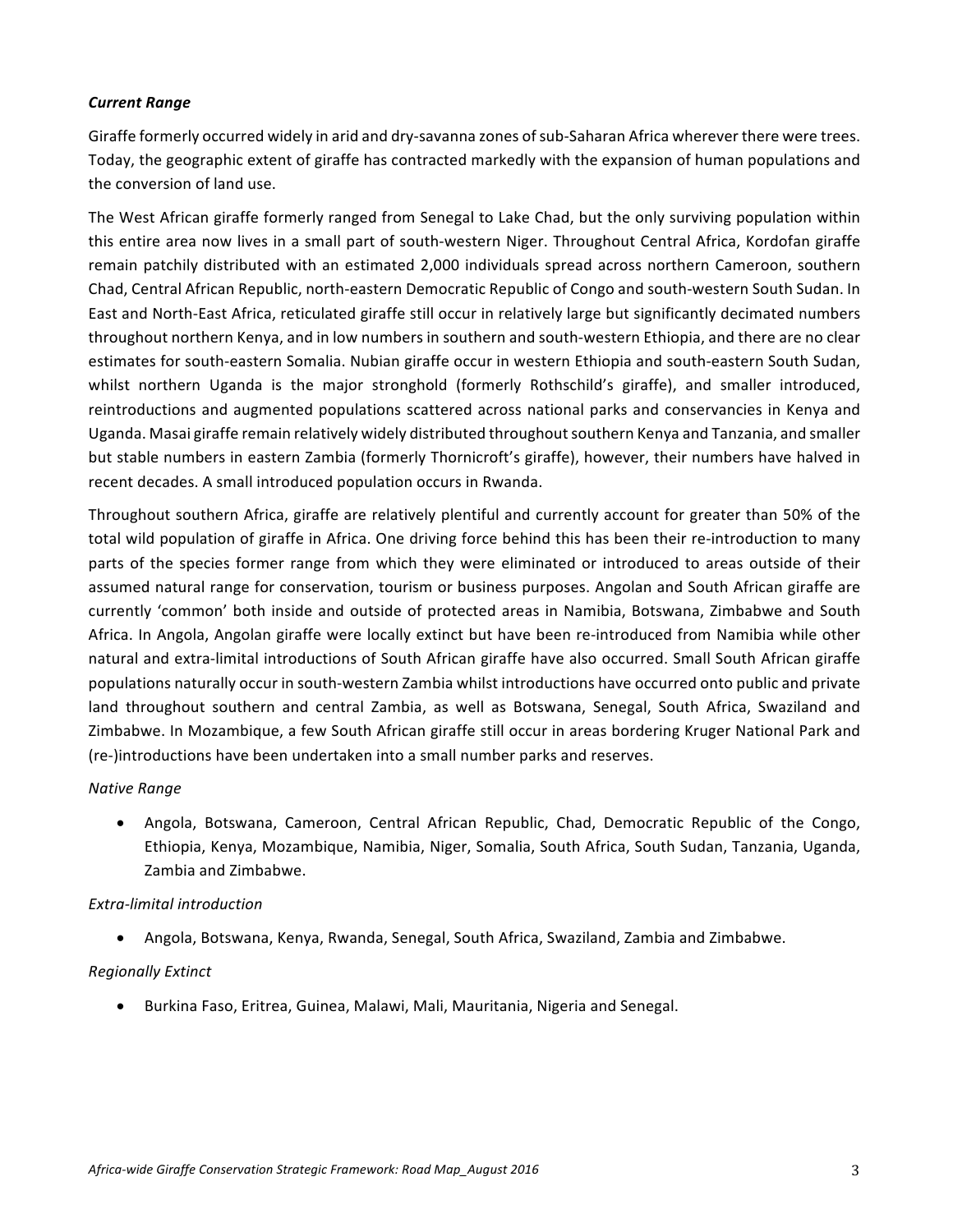#### *Africa-wide Giraffe Range Map*



*Source: GCF 2016*

# **Guiding Principles**

Given the complexity of the threats facing Africa's giraffe and the diverse suite of conservation measures required to protect and manage them, it is essential to outline the following "Guiding Principles for this Africawide Giraffe Conservation Strategic Framework". As a 'Road Map', the document intends to:

- $\triangleright$  Develop and prioritise mechanisms by which all giraffe populations in Africa would be offered the recognition, protection and support needed to ensure their future survival;
- $\triangleright$  Recognise the serious and increasing levels of threat currently facing giraffe, including habitat loss and fragmentation, climate change, illegal killing for meat and other products, illegal domestic and potential international trade, lack of conservation knowledge and attention, and lack of institutional and enforcement capacity;
- $\triangleright$  Implement measures to prevent any further localised extinction of giraffe in any part of their range;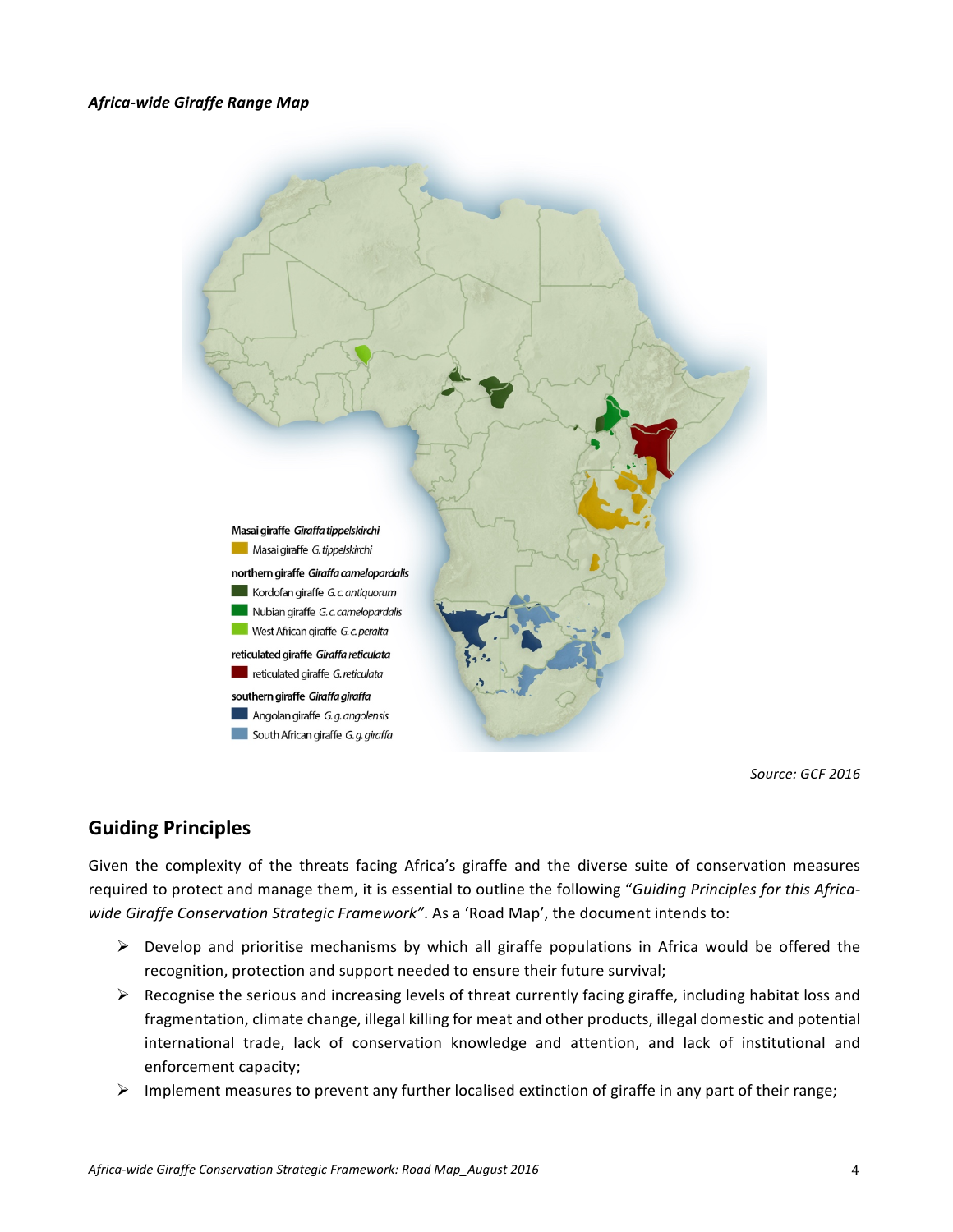- $\triangleright$  Identify and address the needs of those individuals mandated with protecting giraffe, and of those coexisting and interacting with giraffe;
- $\triangleright$  Demonstrate value to conservation partners and supporters through a commitment to transparency, accountability, coordination, and common purpose by African giraffe range States, NGOs and other stakeholders; and,
- $\triangleright$  Identify for the local, regional and international donor community mechanisms for channelling support to giraffe conservation programmes through a process which has been developed, owned, approved and managed in the future by the African giraffe range States and in collaboration with key partners.

# **Conservation and Management Strategies**

## **Objective 1: Improve knowledge of giraffe and their habitats**

- 1.1 Result: The abundance and distribution of giraffe are known and monitored
- 1.2 Rationale

Our knowledge of the abundance and distribution of giraffe and their (sub)species in Africa is limited and incomplete. Without enhanced knowledge on giraffe abundance and distribution, it will be impossible to develop a coherent strategy or action plan, let alone implement effective measures for successful giraffe conservation and management.

- 1.3 Activities
	- $\triangleright$  Consolidate data from previously conducted studies and surveys for integration into the Africa-wide Giraffe Database (GiD).
	- $\triangleright$  Define, adapt and/or establish survey protocols and tools across the giraffe range; existing protocols used should be continued and/or adapted as appropriate for comparative analysis.
	- $\triangleright$  Conduct targeted giraffe surveys across their range it will be particularly important to coordinate the censuses of (sub)species and transboundary populations, and to maximise the opportunity to include giraffe into other large mammal surveys for economies of scale.
	- $\triangleright$  Assess, trial and/or support capture-mark-recapture methods to assist with quantifying giraffe abundance and distribution across their range.
	- $\triangleright$  Encourage research on the historical abundance, distribution and evolution of giraffe through focused bio-geography studies incorporating geology, soils and climate change.
	- $\triangleright$  Gather and integrate traditional knowledge, including attitudes towards, interaction with and usage of giraffe by local communities across the continent to better understand local historical and current giraffe range, seasonal use and threats.
	- $\triangleright$  Further develop the GiD as the key database of abundance and distribution data of giraffe collected from across the continent (private, public and communal land; natural, re-introduced and extra-limital introductions), and with the analytical capacity to process the data.
	- $\triangleright$  Finalise and regularly update GCF's national giraffe Country Profiles for each giraffe range State.
	- $\triangleright$  Collate, support and publish the first-ever comprehensive conservation status of giraffe Africa-wide Giraffe Conservation Status.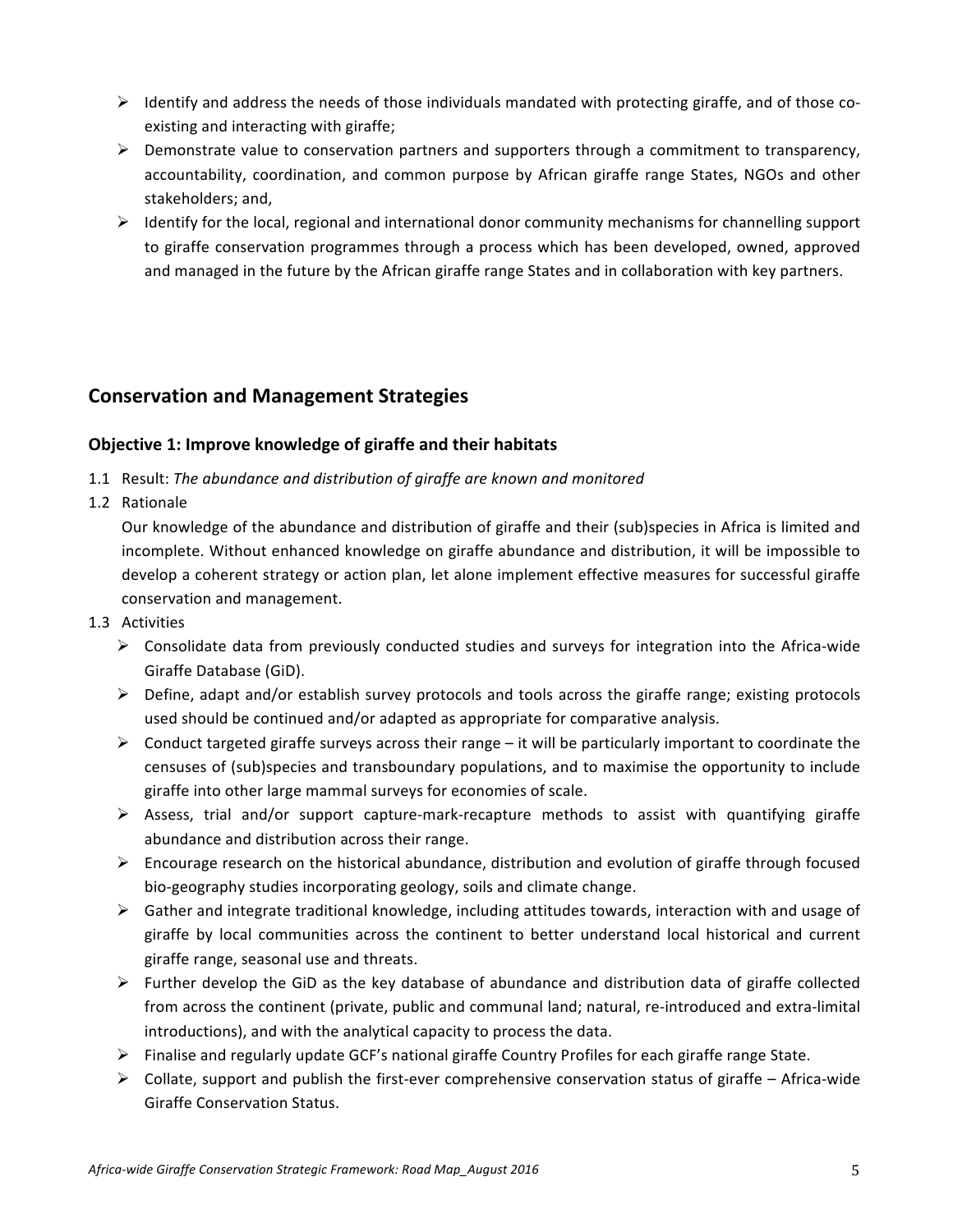- $\triangleright$  Support sharing of data and inclusion in, and appropriate assessment of, giraffe numbers and range for future detailed assessments of giraffe on the IUCN Red List.
- $\triangleright$  Build on existing capacities and resources among and across giraffe conservation partners.

## 2.1 Result: *Giraffe population dynamics are known and monitored*

2.2 Rationale

Our knowledge of the population dynamics of giraffe is insufficient to understand their ecology across their range. There is an urgent need to investigate the ecological basis of giraffe population dynamics, threats and the impact giraffe have on their habitats. The latter is particularly relevant in some small protected or communal areas where giraffe are being 'compressed' into restricted ranges, and may provide key insights into ecosystem function including pollination and seed dispersal.

## 2.3 Activities

- $\triangleright$  Identify conservation research activities and priorities, including but not limited to:
	- $\circ$  Establish contemporary, and if possible, historical baselines of population dynamics and ecological relationships in restricted range areas including source and sink dynamics, effects on environment (vegetation, herbivory, ecosystem function).
	- $\circ$  Evaluate ecological roles of bottom-up and top-down regulation of population dynamics.
	- $\circ$  Evaluate the effects food limitation on giraffe demography.
	- $\circ$  Evaluate the effects of poaching and predation on giraffe demography.
- $\triangleright$  Establish and encourage comparative (sub)species research opportunities for range-wide population studies to compare behaviour and ecology (short- to long-term), with a special emphasis on comparing natural populations, restricted range populations and introduced or extra-limital populations.
- $\triangleright$  Determine geographical and (sub)specific variation in the social organisation of giraffe and their implications for management across their range.
- $\triangleright$  Assess if any (sub)species and geographical variation of a seasonal or asynchronous reproduction.
- $\triangleright$  Understand giraffe dispersal and corridor linkages and opportunities, including how they relate to land use.
- $\triangleright$  Assess and document drivers of population decline throughout giraffe range in Africa.
- $\triangleright$  Evaluate genetic structure among populations and genetic diversity both among and within populations.
- $\triangleright$  Examine potential effects of population bottleneck events and inbreeding depression on population dynamics.
- $\triangleright$  Define concepts such as 'herd' in the context of giraffe population dynamics studies and comparability across their range.

## 3.1 Result: Giraffe movements are known

3.2 Rationale

Giraffe can roam over large areas, but under specific circumstances they can also decide to remain in small restricted and core areas. Factors that determine giraffe range are complex and little is known or understood regarding intraspecific variation in ranging patterns. A range of social and dietary factors are important alongside the degree of human activity, and its impact. The use of technology such as GPS, GSM and satellite tracking allows us to broaden our knowledge of giraffe movements and habitat use considerably, especially when combined with field observations.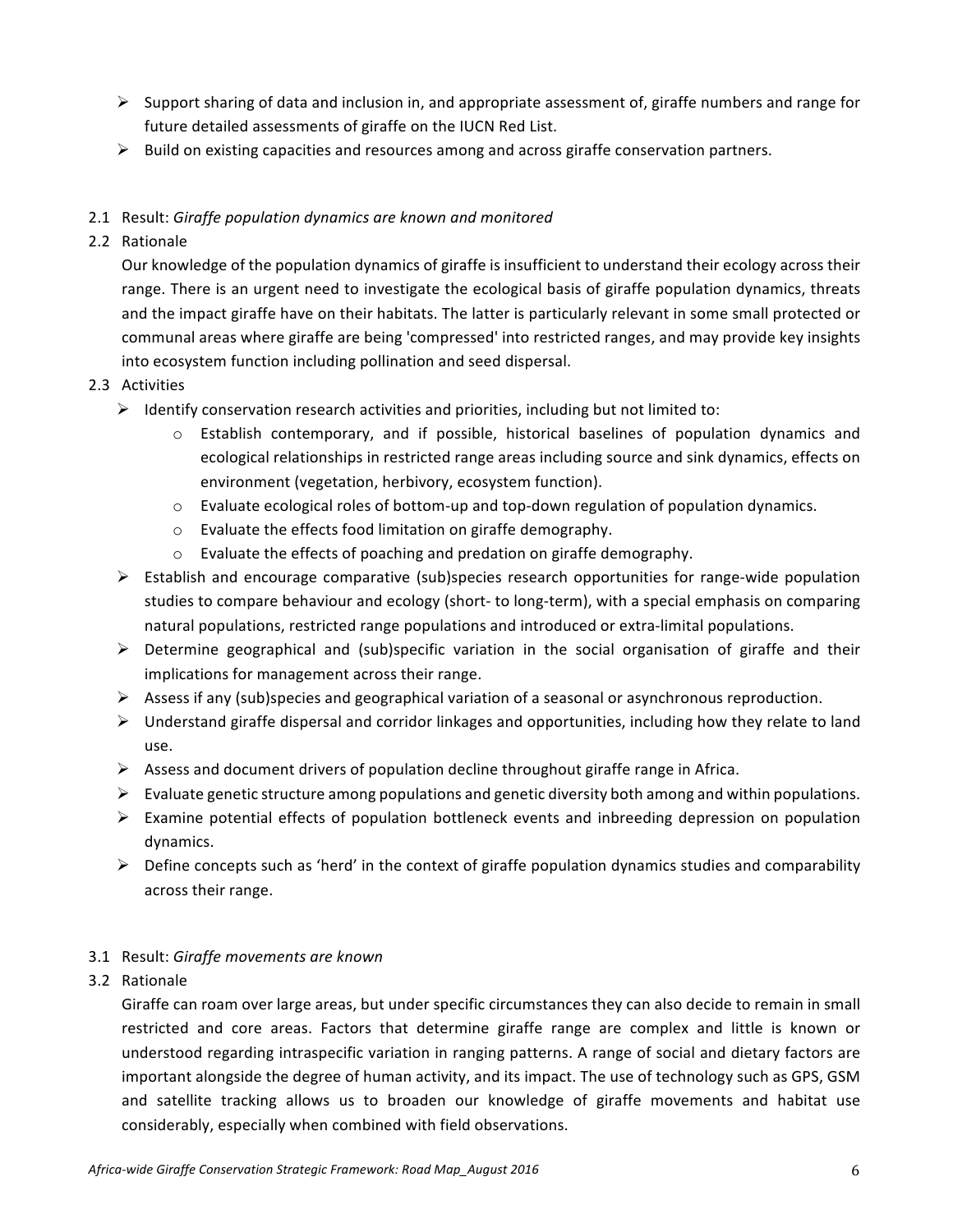## 3.3 Activities

- $\triangleright$  Carry out studies of different giraffe (sub)species and populations ranging patterns, both within their natural range and of (re-)introduced populations. An effort should also be made to understand transboundary giraffe movements of particular importance and comparability within and between sites and populations.
- $\triangleright$  Further develop and trial appropriate GPS, GSM and satellite tracking tools to assist a better understanding of giraffe ecology, their conservation and management.
- $\triangleright$  Track giraffe using geo-located photo identification of giraffe, including through citizen science opportunities.

## 4.1 Result: Giraffe habitat use is better understood

4.2 Rationale

Historical data suggests that giraffe persist predominantly in Acacia woodlands and the current range of giraffe (sub)species is distributed across 21 countries in sub-Saharan Africa. Invariably, there are differences in the vegetation types, climate, management policies and other abiotic factors across the (sub)species' range. Research efforts focusing on these issues would further increase our understanding of giraffe ecology. 

- 4.3 Activities
	- $\triangleright$  Develop a predicted habitat suitability map for giraffe throughout Sub-Saharan Africa to guide future (re-)introductions and the allocation of conservation resources.
	- $\triangleright$  Assess habitat use, preferences and core areas of giraffe (sub)species within targeted populations and across their range.
	- $\triangleright$  Assess seasonal habitat use of giraffe (sub)species within populations and across their range.
	- $\triangleright$  Carry out vegetation and habitat assessment mapping and monitoring of current and potential giraffe ranges to guide current management and future translocation opportunities.
	- $\triangleright$  Evaluate the roles of habitat structure, community composition and browse nutrition on habitat selection.
	- $\triangleright$  Examine the potential roles of competition and predation on habitat preference.

## 5.1 Result: Giraffe taxonomy is re-evaluated and better understood

5.2 Rationale

Until recently, it was widely accepted that there is one species of giraffe and nine subspecies. However, recent evidence has indicated that there are four species and five subspecies of giraffe. Several methods of classifying giraffe have been proposed but developments in genetic analyses and molecular biology techniques are being employed to resolve the question of giraffe taxonomy.

- 5.3 Activities
	- $\triangleright$  Identify and complete genetic sampling of any additional or under samples key giraffe populations across Africa.
	- $\triangleright$  Improve existing genetic samples from sampled populations where necessary.
	- $\triangleright$  Carry out additional genetic sampling of key museum populations internationally, as appropriate.
	- $\triangleright$  Facilitate ongoing development and sharing of giraffe specific genetic markers for various aspects of ecological research including, but not restricted to: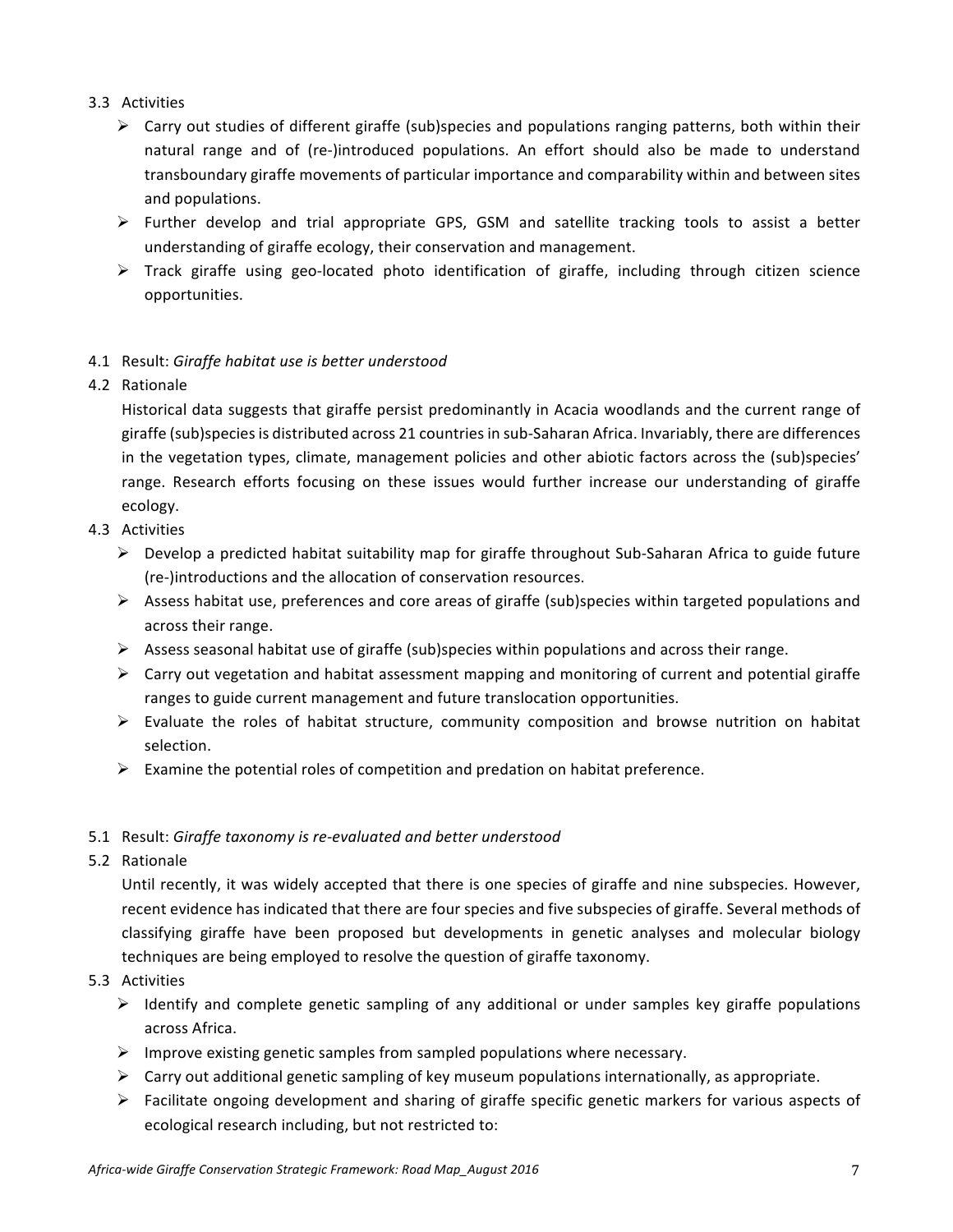- o Taxonomy.
- o Paternity.
- $\circ$  Social analysis.
- $\circ$  Comparative demography.
- Explore the viability of and/or improvement in new DNA extraction and analysis tools.
- $\triangleright$  Carry out further taxonomic assessments of giraffe using best available genetic analysis, morphology, phylogeography and other appropriate tools that arise.
- $\triangleright$  Monitor genetic diversity, hybridisation and inbreeding of targeted populations, in particular of small and restricted populations.
- 6.1 Result: Translocations of giraffe are based on best practice with all the relevant background information *available*
- 6.2 Rationale

Even though giraffe have been successfully (re-)introduced into numerous locations within their former range or introduced into new landscapes for conservation purposes or other reasons, there remains a need to undertake regular monitoring as well as to collate the information on the translocation histories in order to inform the best practice and management policies in order to secure the future of giraffe across their natural range. Such information will be useful in developing an extensive database and best practices to increase the number of viable giraffe populations.

- 6.3 Activities
	- $\triangleright$  Develop a database of giraffe (sub)species translocation history across their range (within and between countries).
	- $\triangleright$  Establish taxon and/or (sub)specific re-introduction guidelines for giraffe in line with the IUCN Translocation Guidelines including, but not limited to:
		- $\circ$  Identify of appropriate individual giraffes for translocation.
		- o Establishing pre- and post-monitoring protocols.
		- $\circ$  Evaluating stress related impacts.
		- $\circ$  Transboundary translocations.
		- $\circ$  Documenting lessons learned and best practices from translocation experiences.
	- $\triangleright$  Advise and provide technical support and assistance to governments, NGOs, private sector and other stakeholders on best practice for giraffe translocations and post-translocation monitoring.
	- $\triangleright$  Recommend, support and document pre- and post-monitoring of re-introductions and translocations to better understand the actions of giraffe translocations for their conservation and management.
- 7.1 Result: Giraffe physiology, foraging ecology, diet and diseases are better understood
- 7.2 Rationale

Morphological variations between (sub)species and geography suggests that biotic and abiotic factors across the range of giraffe might also vary. However, very few studies have explored these factors because of the limited long-term monitoring surveys of giraffe populations. Increasing and improving studies on the aforementioned factors would increase our understanding of giraffe ecology across their range.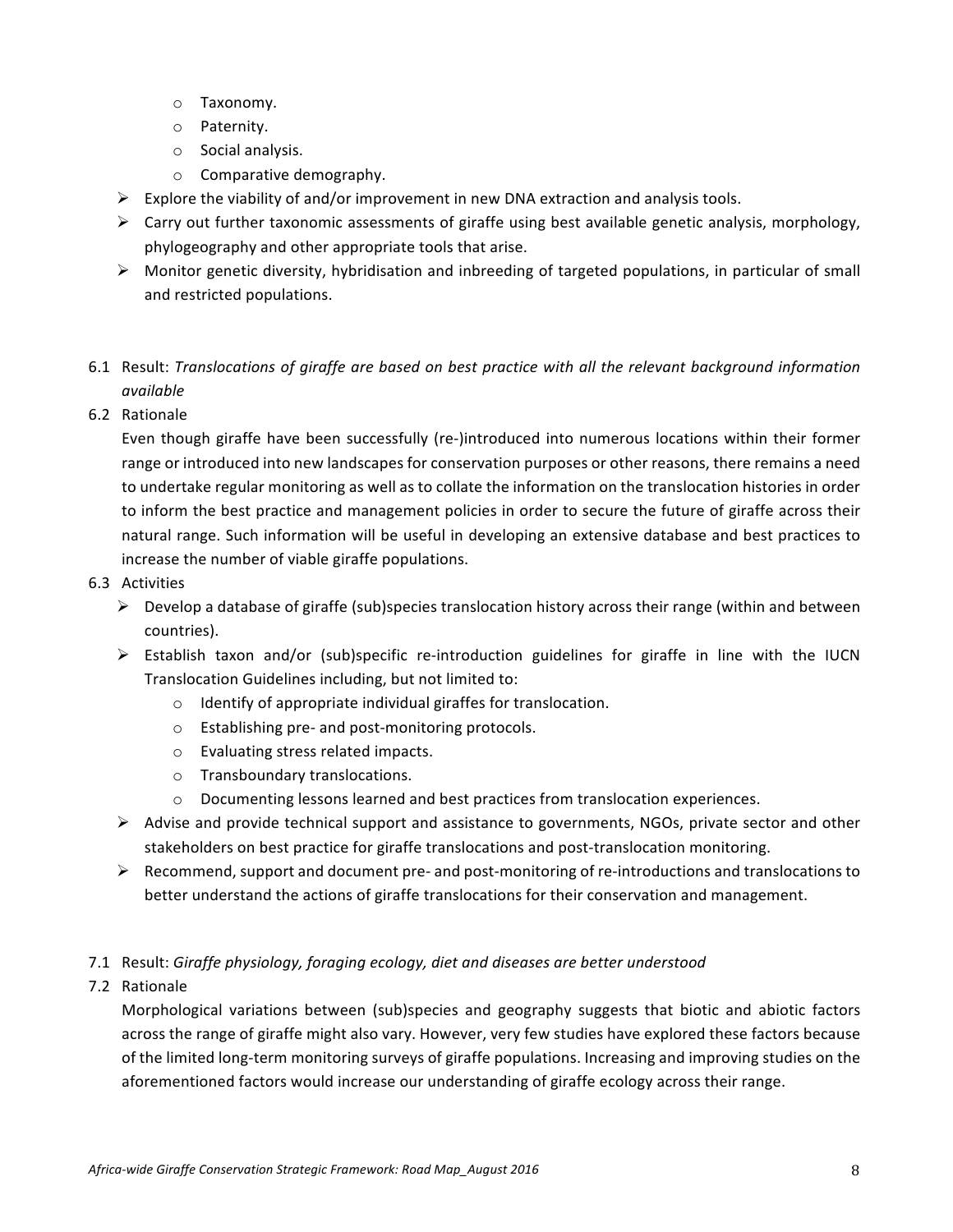## 7.3 Activities

- $\triangleright$  Encourage ongoing research and dissemination on giraffe physiology and morphological variances.
- $\triangleright$  Encourage greater research on giraffe rumination biology including, but not limited to:
	- $\circ$  Investigating rumination rates.
	- $\circ$  Stomach content triggers.
	- $\circ$  Understanding the prevalence and potential role of osteo/geophagy.
	- o Evaluating environmental and dietary influences on rumen microbiota.
- $\triangleright$  Encourage research on giraffe forage use and quality, including, but not limited to:
	- $\circ$  Understanding the role of browse nutrition in diet selection.
	- $\circ$  Evaluating nutritional deficiencies in the context of population dynamics.
	- $\circ$  Examining the role of plant secondary metabolites in diet selection.
	- $\circ$  Evaluating nutritional needs.
	- $\circ$  Understanding geographic variation of giraffe forage ecology.
	- $\circ$  Understanding the effects of seasonal variation of nutritional profiles of common browse species on giraffe habitat selection and space use.
- $\triangleright$  Synthesise published diet and forage studies into a comprehensive review paper(s).
- $\triangleright$  Establish comparative (sub)species research opportunities for range-wide population studies to compare forage and diet.
- $\triangleright$  Develop a database of and encourage research into giraffe epidemiology, diseases and their transmission across their range.
- $\triangleright$  Undertake an assessment of the abundance and distribution of giraffe skin disease(s) across their range, and importantly detailed epidemiology of known populations.
- $\triangleright$  Assess the need for giraffe water dependency and use across their range.

## 8.1 Result: Giraffe communication observed and understood

8.2 Rationale:

Studies have shown that giraffe have a fission-fusion social structure, but there is still very limited understanding of giraffe communication. Communication is an integral component of maintaining social networks and there is a need to better understand this mechanism, especially in wild giraffe populations. Importantly, studies on communication can provide additional information on giraffe ecology and social associations. 

- 8.3 Activities
	- $\triangleright$  Assess communication capabilities of giraffe including, but not limited to:
		- $\circ$  Sound in particular Infrasound.
		- o Visual.
		- o Olfactory.

## 9.1 Result: New research tools and technologies are trialled and tested

9.2 Rationale

In recent years, safer and more efficient technologies have been developed to perform non-invasive surveys on wildlife. Non-invasive techniques can be used in an array of studies and thus greatly enhance the knowledge and understanding of population dynamics of giraffe (sub)species.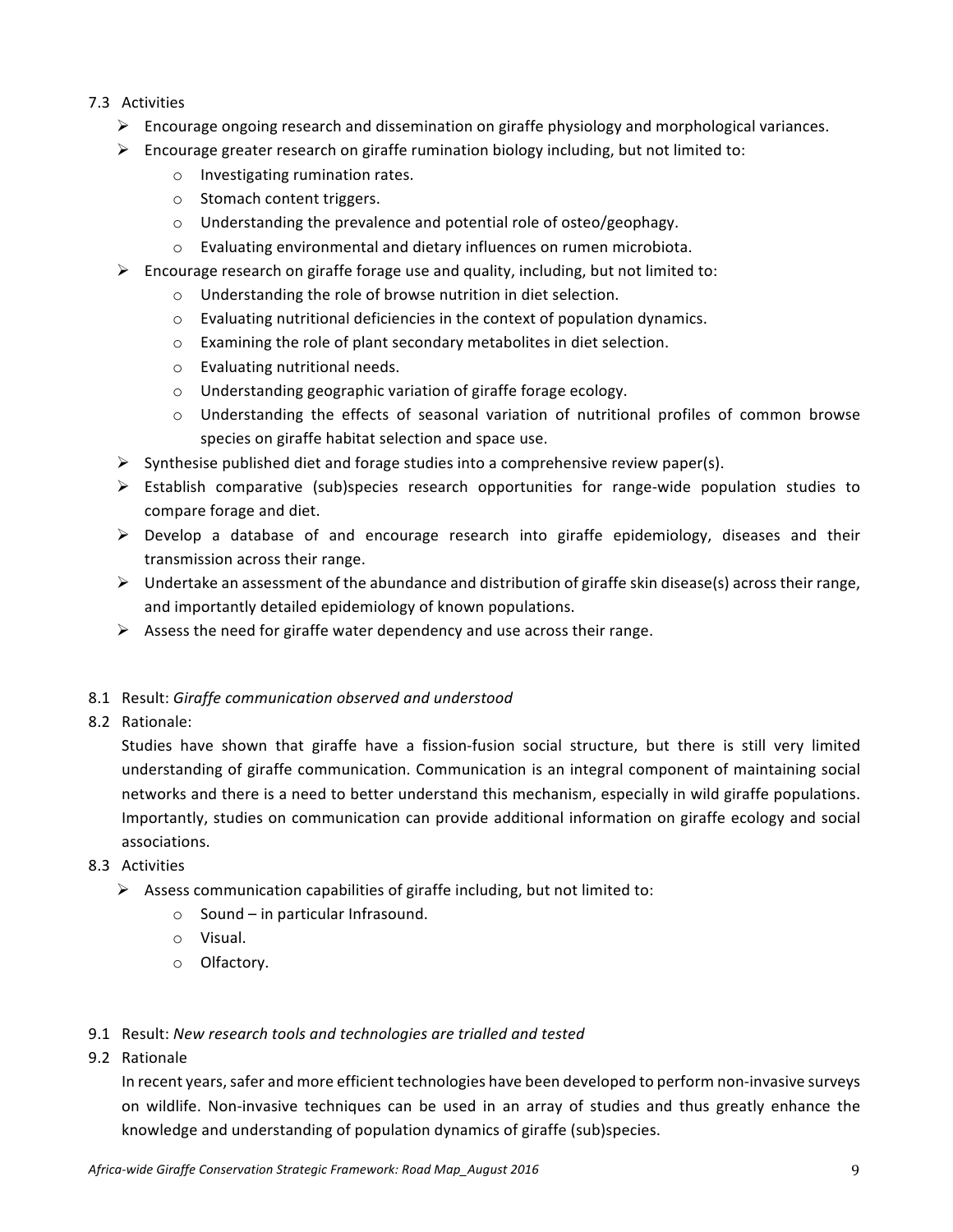## 9.3 Activities

- $\triangleright$  Encourage the research into understanding heritability of pelage patterns within populations.
- $\triangleright$  Explore the viability of and/or improvement in new DNA extraction and analysis tools.
- $\triangleright$  Assess the use of hormonal analysis to better understand giraffe reproductive and stress physiology.
- $\triangleright$  Assess efficacy and best practices for community-based, community involved and/or citizen science based giraffe conservation and research.
- $\triangleright$  Collate, assess, trial and report on the value of various population survey and monitoring methods including, but not limited to:
	- $\circ$  aerial counts and monitoring (full, sample and infrared, UAV).
	- $\circ$  road counts (strip, transect).
	- o DNA.
	- o Camera traps.
	- o Questionnaires.
	- $\circ$  Water points.
	- $\circ$  Tourist photos: photo-ID citizen scientist e.g. GiraffeSpotter.
- $\triangleright$  Refine the user-interface, database and function of photo identification tools.
- $\triangleright$  Develop appropriate GPS, GSM and satellite tracking tools for giraffe.

# **Objective 2: Understand human dimensions and giraffe conservation, including reducing humangiraffe conflict, their illegal killing and domestic trade in giraffe products**

- 1.1 Result: *Improved understanding of the human dimensions of giraffe conservation*
- 1.2 Rationale

The human dimension in conservation and management is increasingly recognised by stakeholders as an important component to understand and integrate into daily decision-making. The nature of human dimensions and human dimension conservation has changed from a traditional emphasis to economic and social issues. To aid giraffe conservation, increased public understanding, awareness and involvement is key. As human dimensions of giraffe conservation remains relatively unknown, stakeholders and managers can benefit. As giraffe often elicits strong public emotions, management becomes as much a socio-political issue as a biological one.

- 1.3 Activities
	- $\triangleright$  Develop and implement baseline attitudinal, perception and knowledge surveys to assess the importance, understanding and value of giraffe across their range.
	- $\triangleright$  Assess the historical and current cultural significance of giraffe to people across their range.
	- $\triangleright$  Engage more social science research in giraffe conservation to assess current needs and requirements to assist in further conservation and management of giraffe across Africa.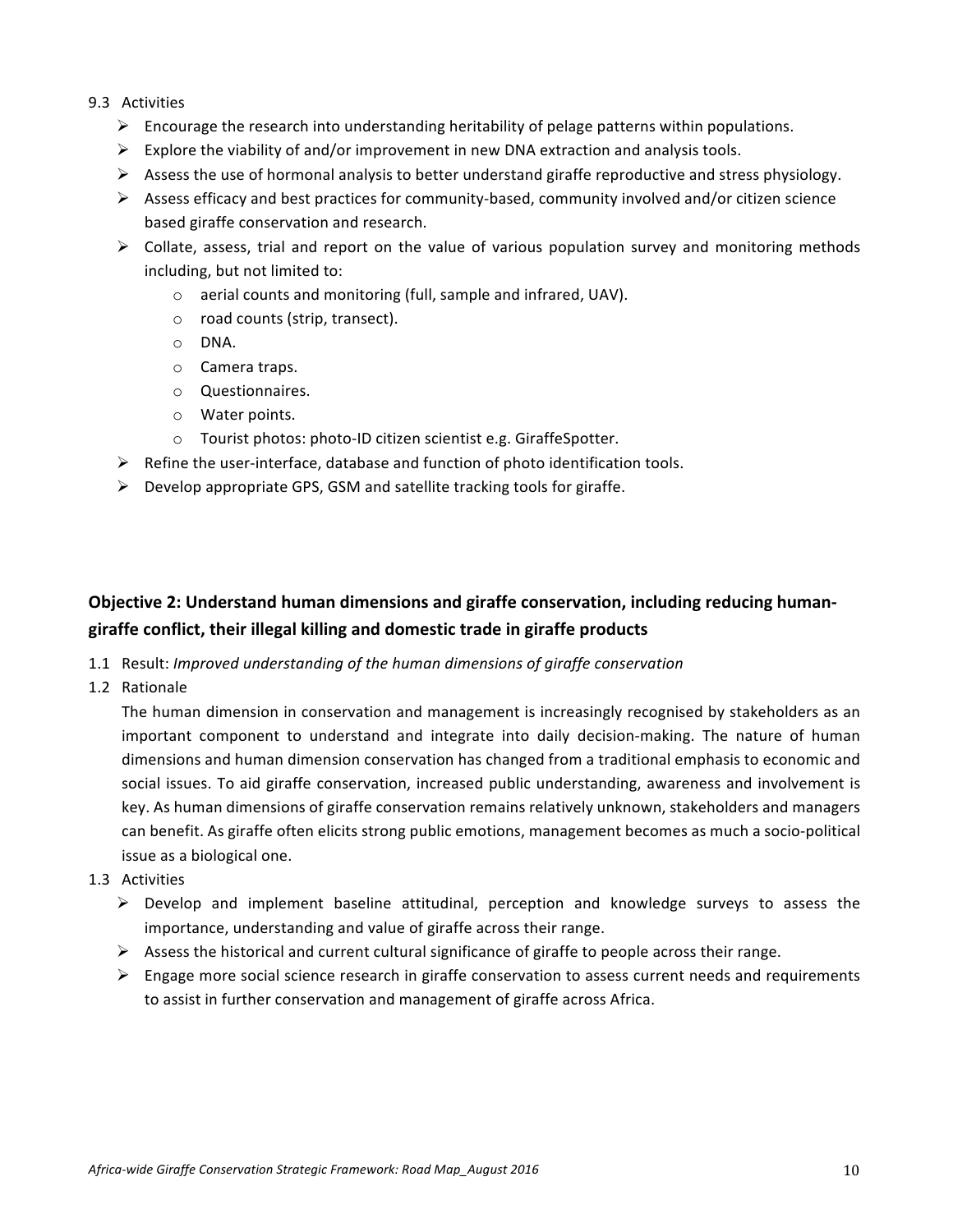- 2.1 Result: *Illegal trade and killing of giraffe assessed, and actions taken to reduce these and human-giraffe conflict*
- 2.2 Rationale

Human activities have led to drastic declines in giraffe numbers over the past three decades. Instances of illegal killing (poaching) and snaring of giraffe have been recorded across the giraffe range, yet there are limited studies that quantify the effect of these and other anthropogenic activities. More research is required to guide and inform targeted giraffe conservation and management.

- 2.3 Activities
	- $\triangleright$  Assess and monitor the level of illegal exploitation, harvesting and trade of giraffe across their range.
	- $\triangleright$  Develop and report on illegal hunting (poaching) incidents and surveys of giraffe.
	- $\triangleright$  Assess the impact of habitat loss and destruction impacts on their abundance and distribution.
	- $\triangleright$  Assess the impacts of giraffe on agriculture across their range.
	- $\triangleright$  Document and understand the myths behind illegal hunting (poaching) of giraffe for medicinal use.
	- $\triangleright$  Document and better understand human perceptions towards giraffe including use of products, reasons for poaching, tourist attraction, people/captive giraffe interaction and attitudes, human/giraffe interactions and conflict (avoidance).
	- $\triangleright$  Review human-giraffe conflict and co-existent management issues within and across their range.
	- $\triangleright$  Assess any other threats which will impact giraffe conservation and management.
	- $\triangleright$  Develop a database of giraffe hunting policies and legislation in Africa, as well as numbers hunted and across what countries.
	- $\triangleright$  Undertake a trade assessment of giraffe products in line with CITES methodology.

# **Objective 3: Garner support for education, awareness, conservation and management of giraffe from the wider community**

- 1.1 Result: The general public is aware, has a sound understanding of and is supportive of the importance of *conserving giraffe.*
- 1.2 Rationale

Educating and engaging the general public in giraffe conservation and management principles is critical for the long-term success of giraffe conservation in the wild. Often, information available to the wider public about giraffe is limited and at times inaccurate. Ongoing awareness-raising campaigns aimed at all parts of society need to be developed and implemented (e.g. World Giraffe Day  $-$  21 June). Such campaigns must be both broad and targeted, as appropriate, from dissemination of information regarding giraffe abundance and distribution, conservation, threats and impacts, economic importance, etc., and how best the general public can help.

- 1.3 Activities
	- $\triangleright$  Work with all sectors (government, NGOs, institutions, etc.), from community to international, to launch and deliver accurate awareness-raising campaigns. As an example, internationally zoos and aquaria have more than 100 million visitors per annum and are best placed for awareness-raising and support.
	- $\triangleright$  Establish information and awareness-raising campaigns using a range of media, including presentations, and social, print and television/radio media.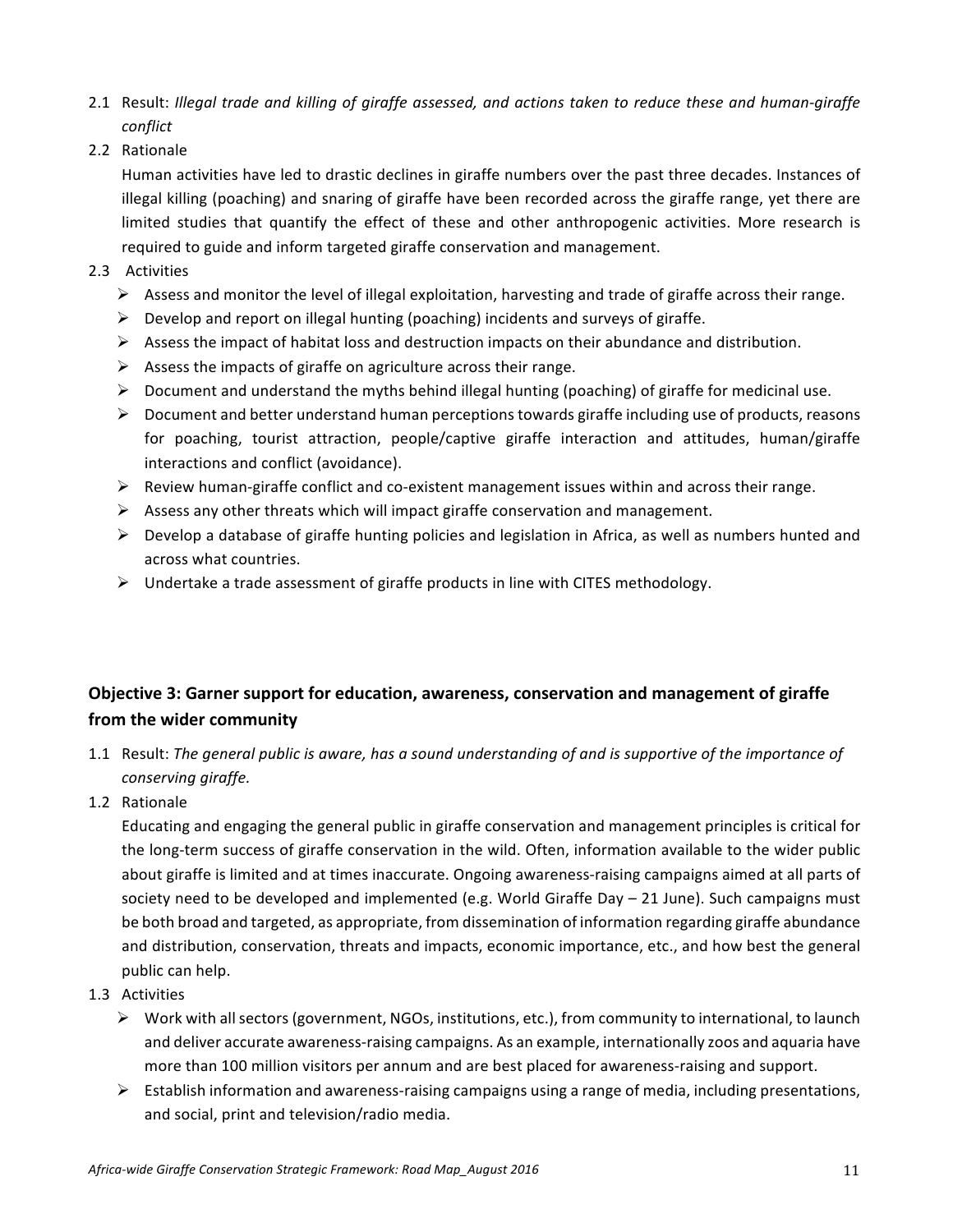- $\triangleright$  Encourage media interest in giraffe conservation and management to produce relevant features on giraffe the mainstream, including documentaries, popular press, etc. and not limited to English speaking countries.
- $\triangleright$  Mobilise dedicated funds, logistics and equipment for giraffe conservation and management, such as, but not limited to zoo-wild partnerships and social media.
- $\triangleright$  Develop targeted education and awareness materials for various audiences, not limited to but including zoos, schools, general public and media.
- $\triangleright$  Establish and make accessible a (sub)species photographic and media library to aid in giraffe conservation and awareness – 'Giraffe Resource Centre'.
- $\triangleright$  Continue the development and dissemination of the *Giraffid* newsletter, a newsletter of the IUCN SSC GOSG and supported by partners.
- $\triangleright$  Develop funding collaborations with zoos and zoo consortiums to support giraffe conservation and management in the wild.
- $\triangleright$  Assess and identify new funding mechanisms to support giraffe conservation and management including, but not limited to:
	- $\circ$  Adoption of wild giraffe.
	- $\circ$  Sponsorship of giraffe collars.
	- o Green hunting.
	- $\circ$  Commission marketing.
	- $\circ$  Corporate sponsorship.
	- $\circ$  Targeted events and activities.
	- $\circ$  Giraffe ambassador programme both VIP and scientific/conservationist community.
- $\triangleright$  Establish a 'living' portfolio of media contacts (in as many countries as possible) to share news items and press releases for additional international attention.
- $\triangleright$  Develop conservation volunteer giraffe supporter programmes to support conservation and management across their range.
- $\triangleright$  Mobilise and nurture giraffe 'Ambassadors' for each taxon.
- $\triangleright$  Organise and convene meetings targeting giraffe conservation and management to identify and deliberate on priority issues, and share up to date information for giraffe conservation and management.
- $\triangleright$  Develop an appropriate Communication and Marketing Strategy to facilitate the implementation of any future giraffe conservation strategies/plans.
- $\triangleright$  Make accessible relevant information on legislation associated with giraffe to the wider public for increased transparency.

## **Objective 4: Facilitate the collation and distribution of giraffe literature to the wider community**

- 1.1 Result: *Increased accessibility of giraffe literature to the scientific and wider community*
- 1.2 Rationale

As giraffe populations are understudied, scientific and grey literature remain sparse with limited accessibility by the wider community, leading to reduced research, conservation and management efforts/concern. A centralised database of giraffe literature and data would be valuable to help inform priorities for research, management policies, produce educational materials and raise awareness on issues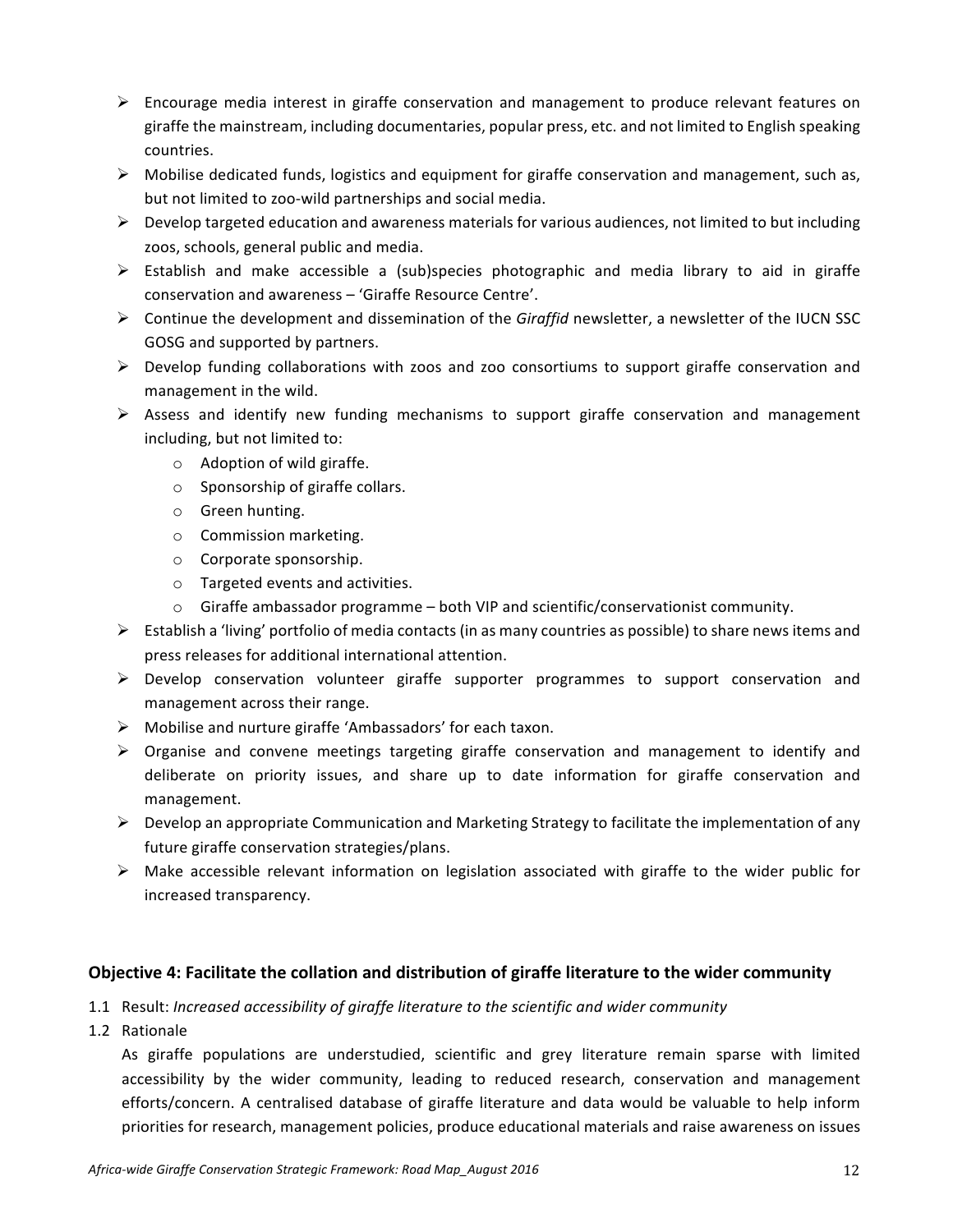relevant to giraffe conservation, ensuring that accurate and up-to-date information is available to the wider community.

## 1.3 Activities

- $\triangleright$  Establish a dedicated (and living) database of giraffe scientific and grey literature, the 'Giraffe Resource Centre'.
- $\triangleright$  Advise and/or update relevant giraffe websites at regular intervals with relevant and accurate information including but not limited to updated (sub)species numbers, taxonomy and projects.
- $\triangleright$  Collect and authenticate individual giraffe stories and relate them to specific (sub)species campaigns.
- $\triangleright$  Assess and share education materials and appropriate awareness across Africa, including e.g. economic benefits of conservation versus illegal hunting (poaching).
- $\triangleright$  Develop and distribute educational materials on giraffe and presentations in local languages to schools and communities across Africa.
- $\triangleright$  Inform and educate public, private and civil society conservation officials on value of giraffe.
- $\triangleright$  Inform and educate tour guides through development of targeted giraffe course and/or material, as appropriate.
- $\triangleright$  Develop 'Giraffe' as a brand: zoos have important role and seek support with fundraising and awareness raising about conservation status; including cultivating interest with school children, and the general public.
- $\triangleright$  Develop, identify and sell materials to support giraffe conservation activities in the wild.
- $\triangleright$  Assess the viability of bringing wild giraffe conservation projects directly to zoo visitors by integrating webcams, live chats with field teams, blogs, into zoo giraffe exhibits and websites.

# **Objective 5: Support the development of national or (sub)species strategies/action plans across the giraffe range**

- 1.1 Result: Development of new giraffe (sub)species and national giraffe strategies and action plans
- 1.2 Rationale

In order to stop the decline of giraffe (sub)species across their range, strategies and action plans are needed to identify giraffe conservation, management and research priorities, stakeholders, and develop broader as well as specific initiatives to support their long-term sustainability. As an example, research should focus on the conservation needs of (sub)species in different countries to maximise their success.

- 1.3 Activities
	- $\triangleright$  Develop and introduce processes to help governments implement and assess effectiveness of national and/or (sub)species strategies or action plans i.e. encourage governments to develop strategies and action plans as well as provide technical and financial support for the implementation of these plans.
	- $\triangleright$  Establish a network of regional representatives/coordinators for each giraffe (sub)species to liaise with governments, NGOs, local stakeholders etc., and in doing so develop and maintain key working relationships with all relevant collaborators and partners.
	- $\triangleright$  Undertake a trade assessment for giraffe to assess any potential CITES listing.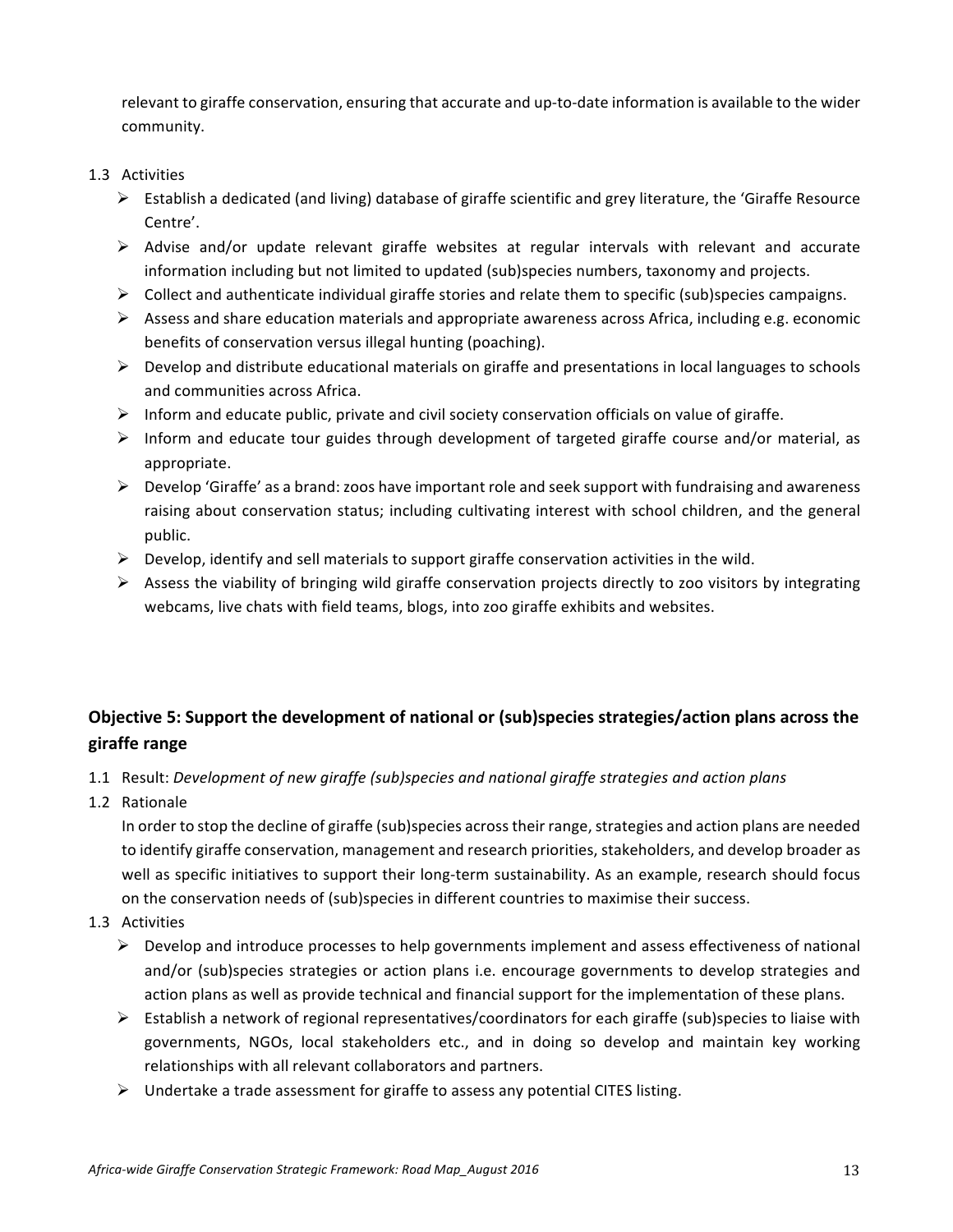$\triangleright$  Initiate a continent-wide illegal hunting (poaching) assessment of giraffe and its current and potential future impacts on their conservation status and ecological role.

# **Objective 6: Build and support development of human capacity in giraffe conservation and management across Africa**

- 1.1 Result: Competent and engaged conservationists across the African continent
- 1.2 Rationale

Developing a cadre of African and international giraffe conservation students, researchers, managers and conservationists to guide long-term giraffe conservation is critical for the (sub)species survival. Support in the education and skills development of young Africans should be prioritised while at the same time encouraging international conservationists and stakeholders to engage, share skills and provide capacity development opportunities.

- 1.3 Activities
	- $\triangleright$  Offer targeted programmes and opportunities for young African conservationists in giraffe conservation and management.
	- $\triangleright$  Enable access for young African conservationists to education, work and internship programmes, while also providing opportunities to international conservationists.
	- $\triangleright$  Support building in-country capacity around giraffe conservation and management, as well as supporting/incubating early-career giraffe conservationists and managers.

# **Conclusion**

Giraffe numbers have declined significantly over the past three decades and as such their conservation would benefit greatly from a more coordinated and guided approach. There is a clear need for more local, regional and international stakeholder support and collaboration, from governments to communities, to play an increasing role in the development, implementation and coordination of giraffe conservation in Africa. However, this need should be seen in light of currently limited resources and activities, hence prioritisation is key. The long-term aim is an increased number of giraffe conservation activities with increased support and international awareness to secure a sustainable future for all giraffe populations across Africa in their natural habitat

The role the giraffe conservation stakeholders is key in developing, financing and facilitating giraffe conservation and research projects, providing technical support, and collaboration internationally and across African giraffe range States. The implementation of this Framework Strategy should be guided by the conservation and management needs of each respective (sub)species and their range countries. This Framework Strategy should be seen as a first step to provide a 'Road Map' that guides stakeholders in their giraffe conservation efforts and supports collaboration in a complimentary and effective fashion, to fill knowledge gaps, to be efficient to minimise overlap and repetition to best help conserve giraffe before it is too late.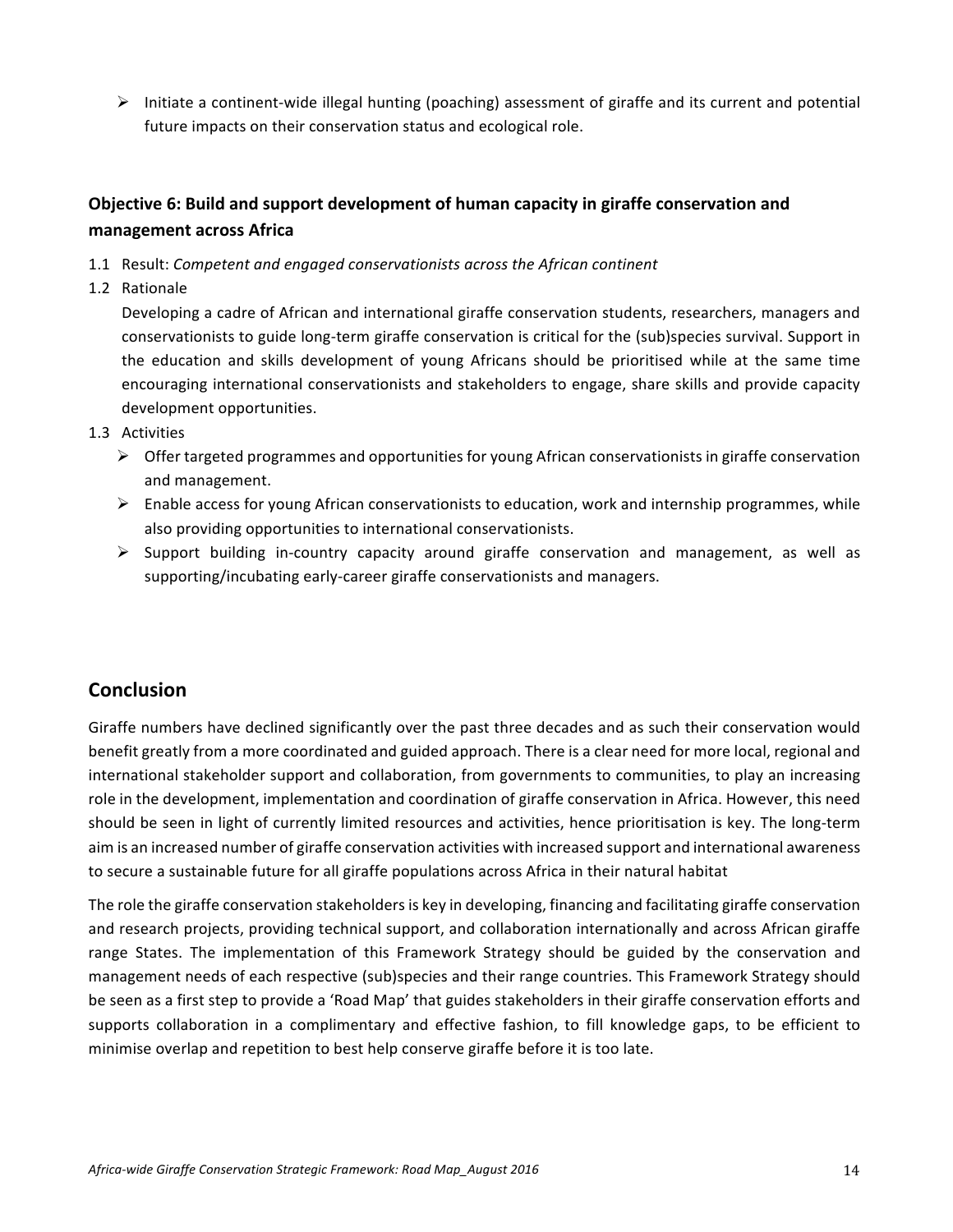# **Acknowledgements**

We are grateful to the participants of Giraffe Indaba I, Giraffe Conservation Foundation and Michael Butler Brown, Thomas Leiden, Robert Montgomery and David O'Connor for taking the time to review and provide input into the document.

# **Citation**

Fennessy, J., Fennessy, S. & Muneza, A. 2016. Africa-wide Giraffe Conservation Strategic Framework: Road Map. Giraffe Conservation Foundation, Windhoek, Namibia.

# **Bibliography**

Ansell, W. F. H. 1972. *The mammals of Africa: an identification manual*. Meester J, Setzer HW, editors. 15. Washington DC: Smithsonian Institution Press.

Bock, F., Fennessy, J., Bidon, T., Tutchings, A., Marais, A., Deacon, F. & Janke, A. 2014. Mitochondrial sequences reveal a clear separation between Angolan and South African giraffe along a cryptic rift valley. *BMC Evolutionary Biology* **14**: 219 – 231.

Brown, D. M., Brenneman, R., Koepfli, K., Pollinger, J. P., Milá B., Georgiadis, N. J., Louis Jr, E. E., Grether, G. F., Jacobs, D. K. & Wayne, R. K. 2007. Extensive population genetic structure in the giraffe. *BMC Biology* 5: 57 – 70.

Ciofolo, I., Le Pendu, Y. & Gosser, A. 2000. The giraffes of Niger, the last West African giraffes. Revue d'écologie, **55**: 117 – 128. 

Ciofolo, I. & Le Pendu, Y. 2014. *Giraffa camelopardalis*. In: J. S. Kingdon and M. Hoffmann (eds), The Mammals of Africa, Academic Press, Amsterdam, The Netherlands.

Dagg A. I. & Foster, J. B. 1982. The Giraffe: Its Biology, Behaviour and Ecology, 2<sup>nd</sup> Edition. Van Nostrand Reinhold, New York. 

East, R. 1999. African Antelope Database 1998. IUCN/SSC Antelope Specialist Group. IUCN, Gland, Switzerland and Cambridge, UK.

Fennessy, J., Bidon, T., Reuss, F., Kumar, V., Elkan, P., Nilsson, M. A., Vamberger, M., Fritz, U. & Janke, A. 2016. Multi-locus analyses reveal four giraffe species instead of one. *Current Biology*. Accepted July 2016.

Fennessy, J., Bock, F., Tutchings, A., Brenneman, R. & Janke, A. 2013. Mitochondrial DNA analyses show that Zambia's Southern Luangwa Valley giraffe (Giraffa Camelopardalis thornicrofti) are genetically isolated. African *Journal of Ecology* **51**: 635 – 640.

Fennessy, J. & Brenneman, R. 2010. *Giraffa camelopardalis ssp. rothschildi*. The IUCN Red List of Threatened Species. Version 2011.2. <www.iucnredlist.org>. Downloaded on **11 July 2015**.

Fennessy, J & Brown, D. 2008. *Giraffa camelopardalis ssp. peralta*. The IUCN Red List of Threatened Species. Version 2011.2. <www.iucnredlist.org>. Downloaded on **11 July 2015**